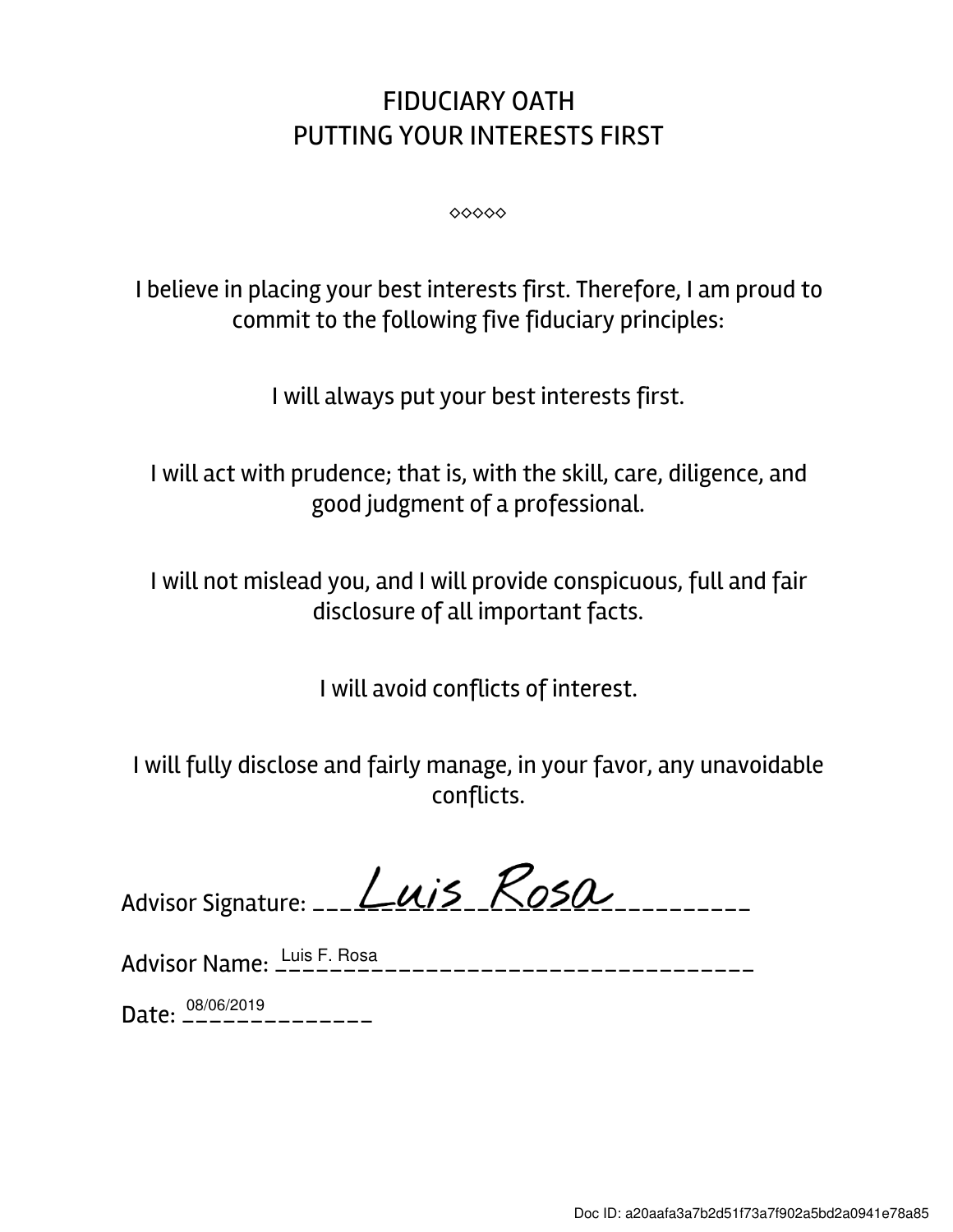## FEE-ONLY AGREEMENT

The definition of "fee-only" under NAPFA and the CFP Board is straightforward - if you can earn a commission by selling something in the financial services industry, you must disclose the commission and therefore cannot be fee-only. Any act of holding out as a fee-only advisor while ANY commissions are coming in constitutes a violation.

Notably, the CFP Board expands this definition to include even the ability to earn a commission, including through a related party. So having a "separate" insurance agency relationship to which clients could be cross-referred, or a relationship with a broker-dealer, violates the fee-only requirement. Holding an insurance license is permitted as a fee-only advisor - as some states actually require an insurance license even just to give insurance advice - but being appointed with an insurance company to sell their products would violate the fee-only requirements. XYPN adopts the CFP definition of "fee-only."

Short term side hustle of real estate / insurance sales may seem attractive, but as Michael Kitces always reminds us: "never make long-term decisions based on short-term cash flow needs". If you need to work on a commissioned basis before making the transition to fee-only advising and XYPN that is your choice, but to be a member of XYPN and a fee-only advisor, the commissions have to end. Even just selling the rare one policy every few years is still a violation of being fee-only.

We at XYPN allow members to transition to fee-only, recognizing that some people may have had insurance or other commission-based relationships in the past, and that it takes time to transition. We allow for a 12 month transition.

## As such, upon joining XYPN, Members:

- 1) Must not sell any new products immediately as of joining (member requirement)
- 2) Must eliminate all trails within 12 months (member requirement)
- 3) Must not hold out as fee-only at ANY POINT (including during the 12 month period) while still receiving trails
- 4) Cannot be listed on the XYPN website as an XYPN advisor while still receiving ANY trails

If you decide to sell real estate or insurance during your tenure with XYPN, you will need to leave XYPN, NAPFA and notify the CFP Board. If you're under a 12 month contract with us, you agree to buyout the remaining portion of the contract per the terms listed therein.

Advisor Signature:  $Luis$   $Ros\alpha$  Date: 08/06/2019